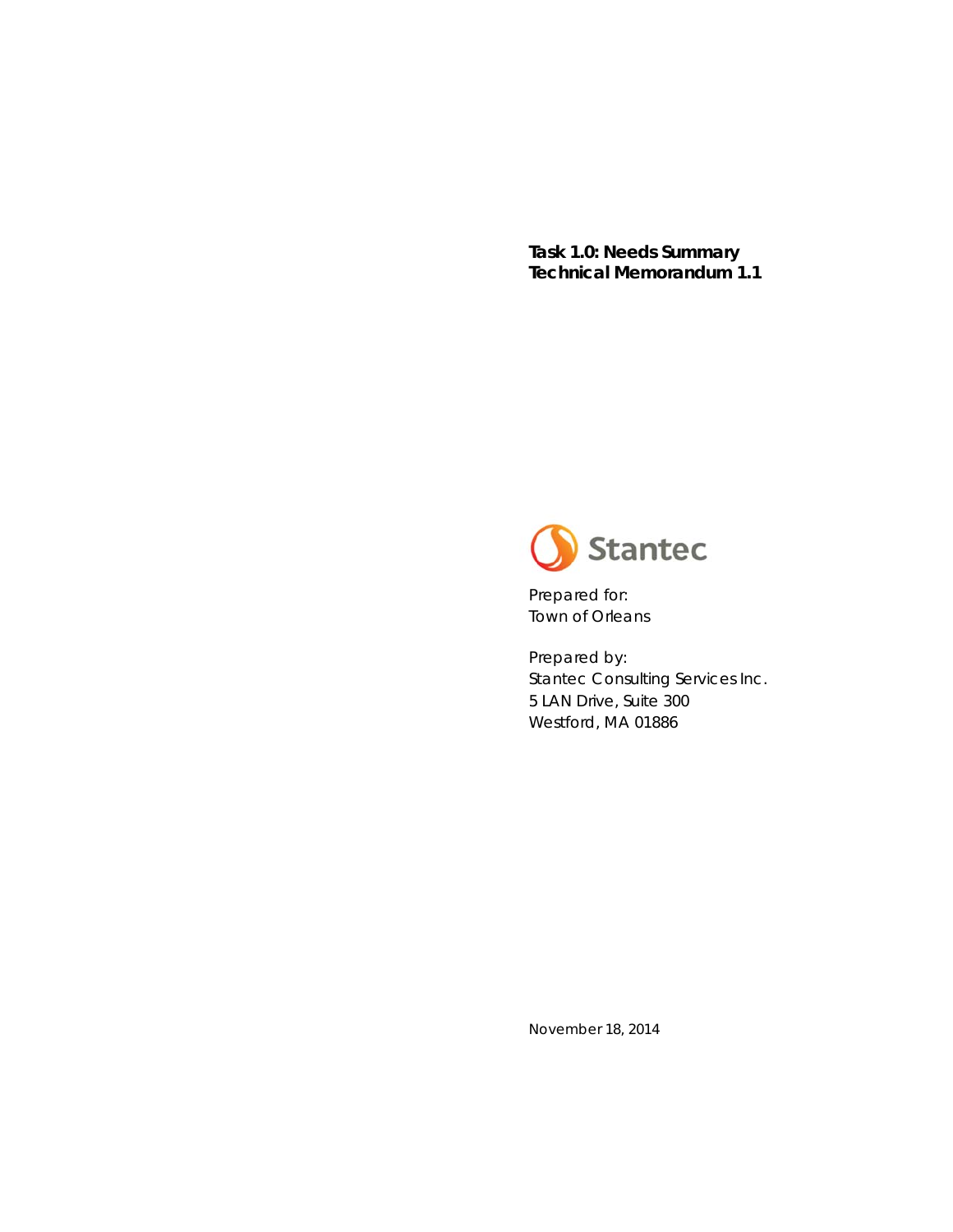### **Sign-off Sheet**

This document entitled Task 1.0: Needs Summary Technical Memorandum 1.1 was prepared by Stantec Consulting Services Inc. ("Stantec") for the account of Town of Orleans (the "Client"). Any reliance on this document by any third party is strictly prohibited. The material in it reflects Stantec's professional judgment in light of the scope, schedule and other limitations stated in the document and in the contract between Stantec and the Client. The opinions in the document are based on conditions and information existing at the time the document was published and do not take into account any subsequent changes. In preparing the document, Stantec did not verify information supplied to it by others. Any use which a third party makes of this document is the responsibility of such third party. Such third party agrees that Stantec shall not be responsible for costs or damages of any kind, if any, suffered by it or any other third party as a result of decisions made or actions taken based on this document.

Prepared by (signature)

**Louis Soracco, PE** 

Reviewed by **contained Reviewed** by **containing the symmetry of the symmetry** 

(signature)

**Garry McCarthy, PE** 

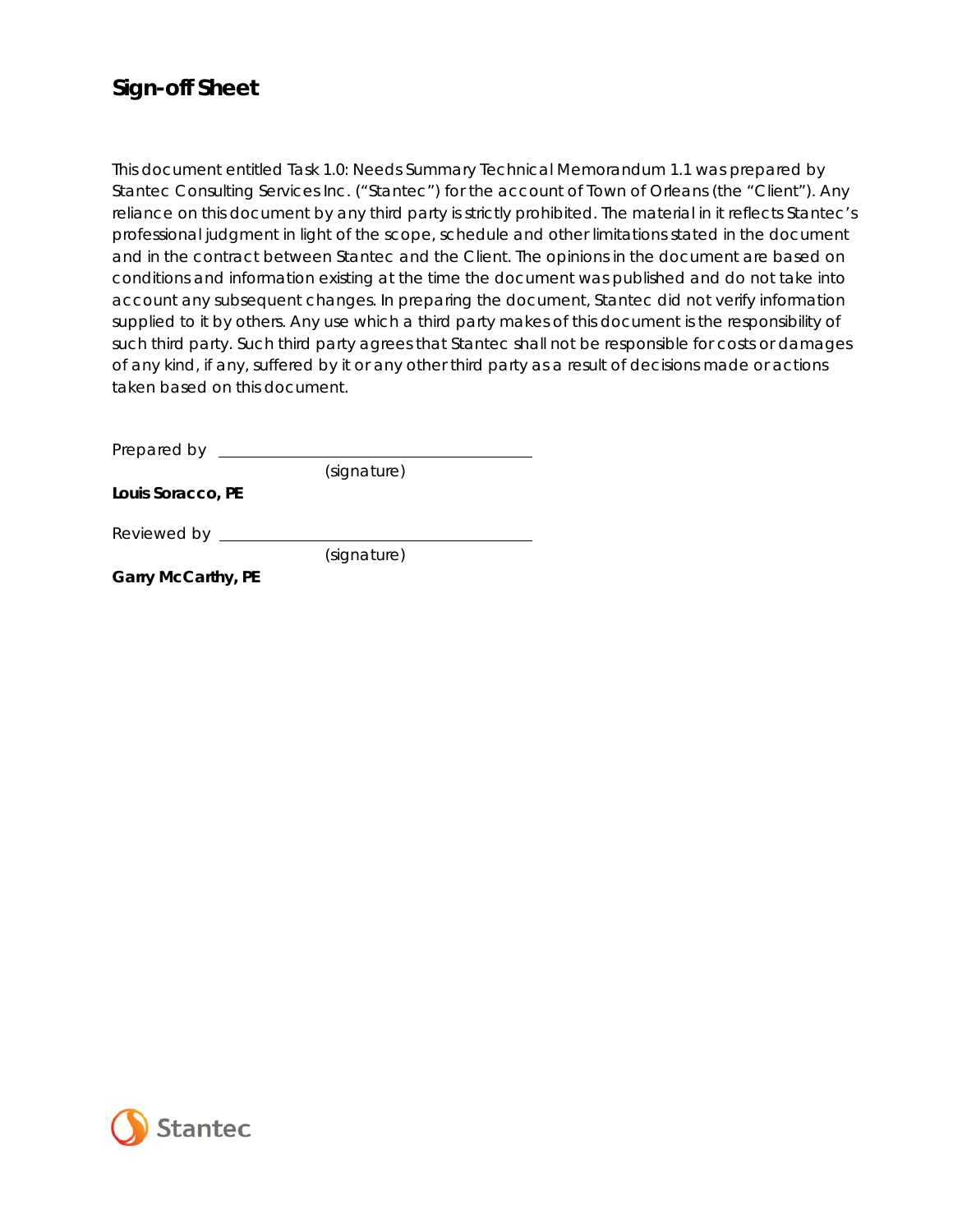### **Table of Contents**

| 1.0                      |                                                            |  |
|--------------------------|------------------------------------------------------------|--|
| 2.0                      |                                                            |  |
| 3.0<br>3.1<br>3.2        |                                                            |  |
| 4.0<br>4.1<br>4.2<br>4.3 |                                                            |  |
| 5.0<br>5.1<br>5.2        | STAKEHOLDER RESPONSE/MISSING INFORMATION AND RESOLUTION OF |  |
| 6.0                      |                                                            |  |
| 7.0                      |                                                            |  |
| 8.0                      |                                                            |  |
|                          | <b>LIST OF TABLES</b>                                      |  |
|                          |                                                            |  |
|                          | <b>LIST OF FIGURES</b>                                     |  |
|                          |                                                            |  |
|                          | <b>LIST OF APPENDICES</b>                                  |  |
| A.1                      |                                                            |  |
| <b>B.1</b>               |                                                            |  |

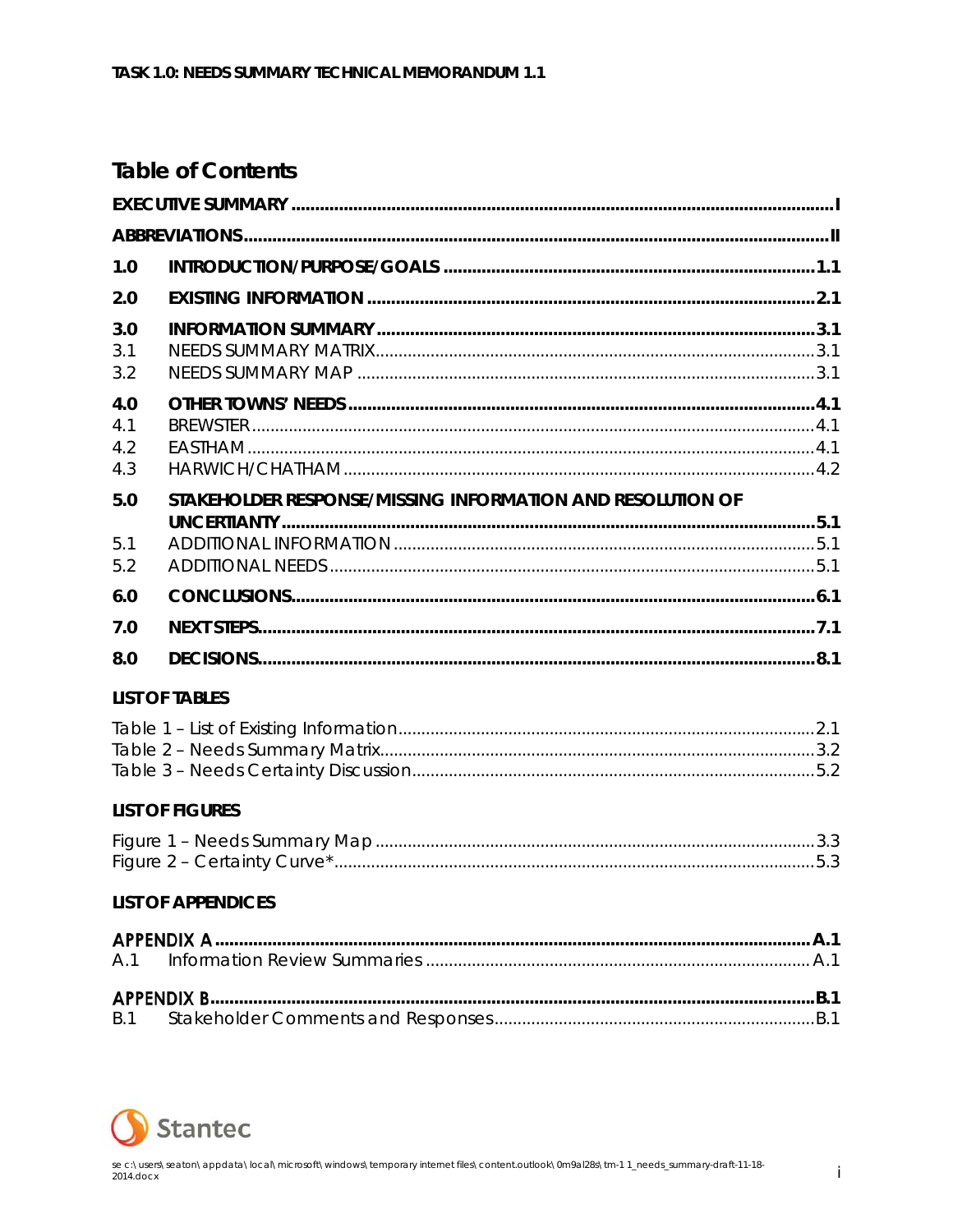### **Executive Summary**

#### Prior to the September 10, 2014 Stakeholder Workshop:

Stantec was selected by the Town of Orleans to assist in the development of an adaptive management plan for the Town's wastewater and septage management needs. The initial task for the wastewater and septage planning effort was to review the available information and documentation that has been completed to-date. Based on a review of this information, this technical memorandum was prepared to document a summary of the needs that were identified.

This document contains a list of the information that was reviewed, a needs summary matrix, and a needs summary map that organize the identified needs of the Town by watershed. The intent of this document is to present a Summary of the needs that have been identified, and participate in a discussion with the stakeholders to build consensus for which to base the remaining planning efforts in the form of an adaptive management plan.

In preparation for the workshop on September 10, 2014, we have also prepared a table (in Section 5) for use in the discussion to facilitate an understanding on what are clear needs versus what needs are unclear to the group, and what questions need to be answered to improve the clarity of the needs.

Several areas of this document have been left blank and are being reserved for the information that is gathered during the September 10, 2014 Stakeholder Workshop. This document will be finalized after the workshop.

#### Additions from the September 10, 2014 Stakeholder Workshop:

During and after the Stakeholder Workshop additional information was gathered regarding the water quality needs of the Town of Orleans. It was pointed out during the Workshop that additional water quality data is being collected and is available for review/analysis prior to finalizing decisions going forward. In addition, we have been able to further clarify the needs and intentions of the adjacent Towns, which will be pertinent in regional planning efforts. Additional Stakeholder comments can be found in Appendix B, and any future information/needs identified will be documented and addressed through the Adaptive Management Plan process.

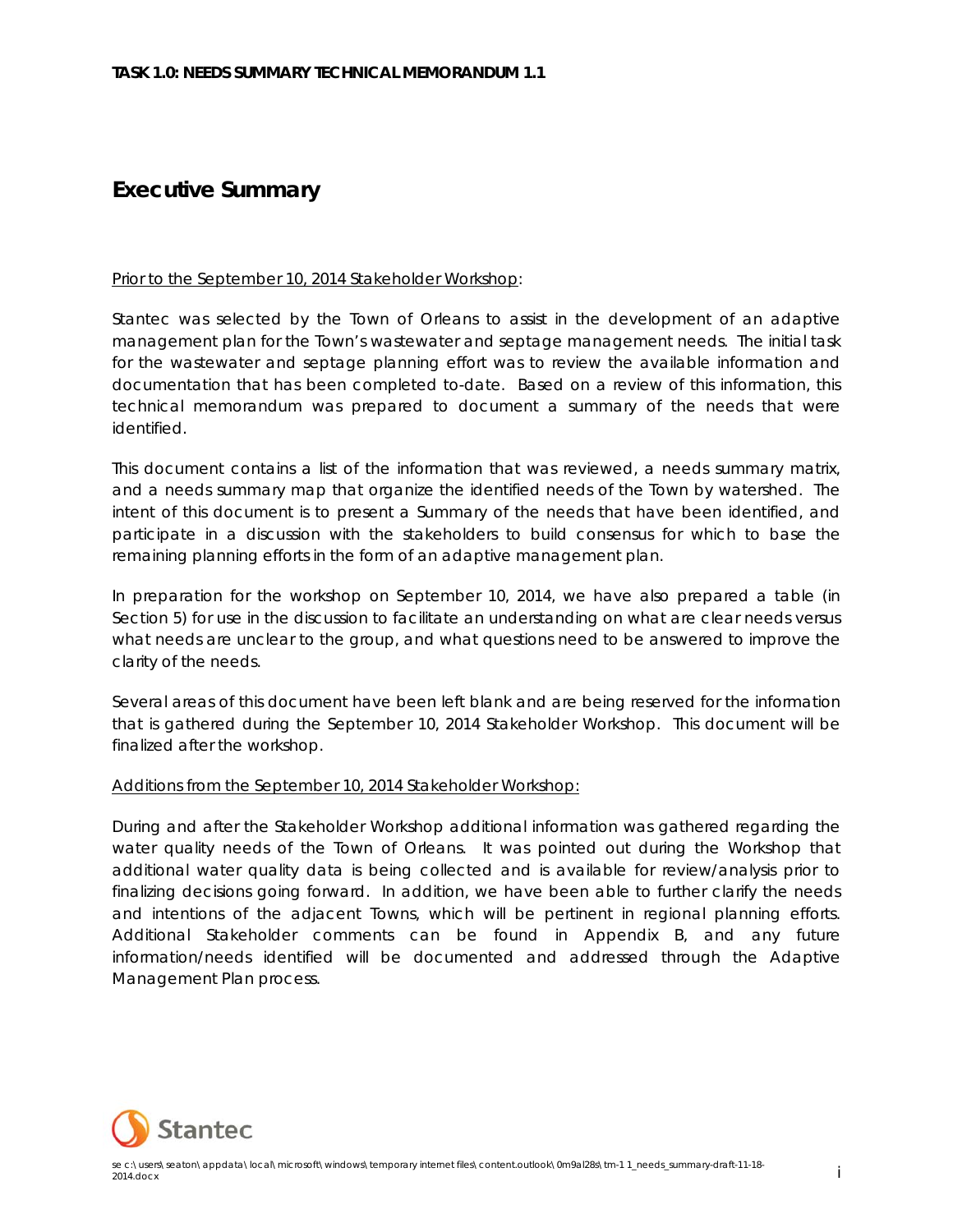### **Abbreviations**

| <b>BOD</b>   | <b>Biochemical Oxygen Demand</b>                                           |
|--------------|----------------------------------------------------------------------------|
| <b>BOS</b>   | Board of Selectmen                                                         |
| CCC          | Cape Cod Commission                                                        |
| <b>CWMP</b>  | Comprehensive Wastewater Management Plan                                   |
| <b>DEP</b>   | Department of Environmental Protection                                     |
| <b>DIN</b>   | Dissolved Inorganic Nitrogen                                               |
| DO           | Dissolved Oxygen                                                           |
| <b>DON</b>   | Dissolved Organic Nitrogen                                                 |
| <b>DRI</b>   | Development of Regional Impact (by the CCC)                                |
| <b>EOEA</b>  | <b>Executive Office of Environmental Affairs</b>                           |
| EPA          | <b>Environmental Protection Agency</b>                                     |
| <b>GIS</b>   | Geographic Information System                                              |
| <b>GPD</b>   | Gallons Per Day                                                            |
| <b>IMA</b>   | Inter-municipal Agreement                                                  |
| <b>MEP</b>   | Massachusetts Estuaries Project                                            |
| <b>MEPA</b>  | Massachusetts Environmental Policy Act                                     |
| mg/L         | Milligrams Per Liter                                                       |
| <b>NHESP</b> | Natural Heritage Endangered Species Program                                |
| ppm          | Parts Per Million (mg/L)                                                   |
| <b>RFQ</b>   | <b>Request For Qualifications</b>                                          |
| SMAST        | The University of Massachusetts School of Marine Science and<br>Technology |

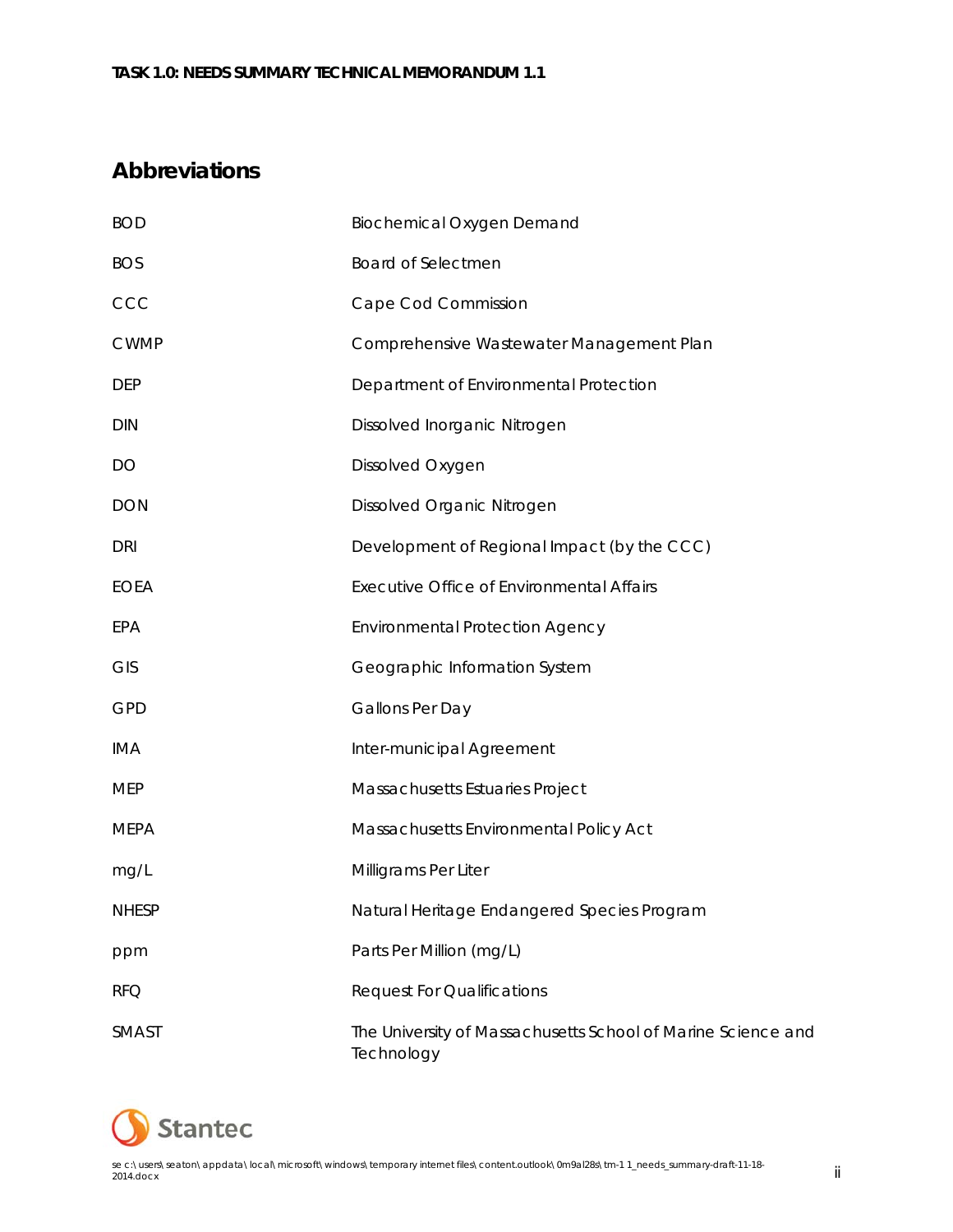| <b>TMDL</b>  | <b>Total Maximum Daily Load</b>      |
|--------------|--------------------------------------|
| <b>TTSTF</b> | Tri-Town Septage Treatment Facility  |
| <b>TN</b>    | Total Nitrogen                       |
| <b>WOAP</b>  | Orleans Water Quality Advisory Panel |

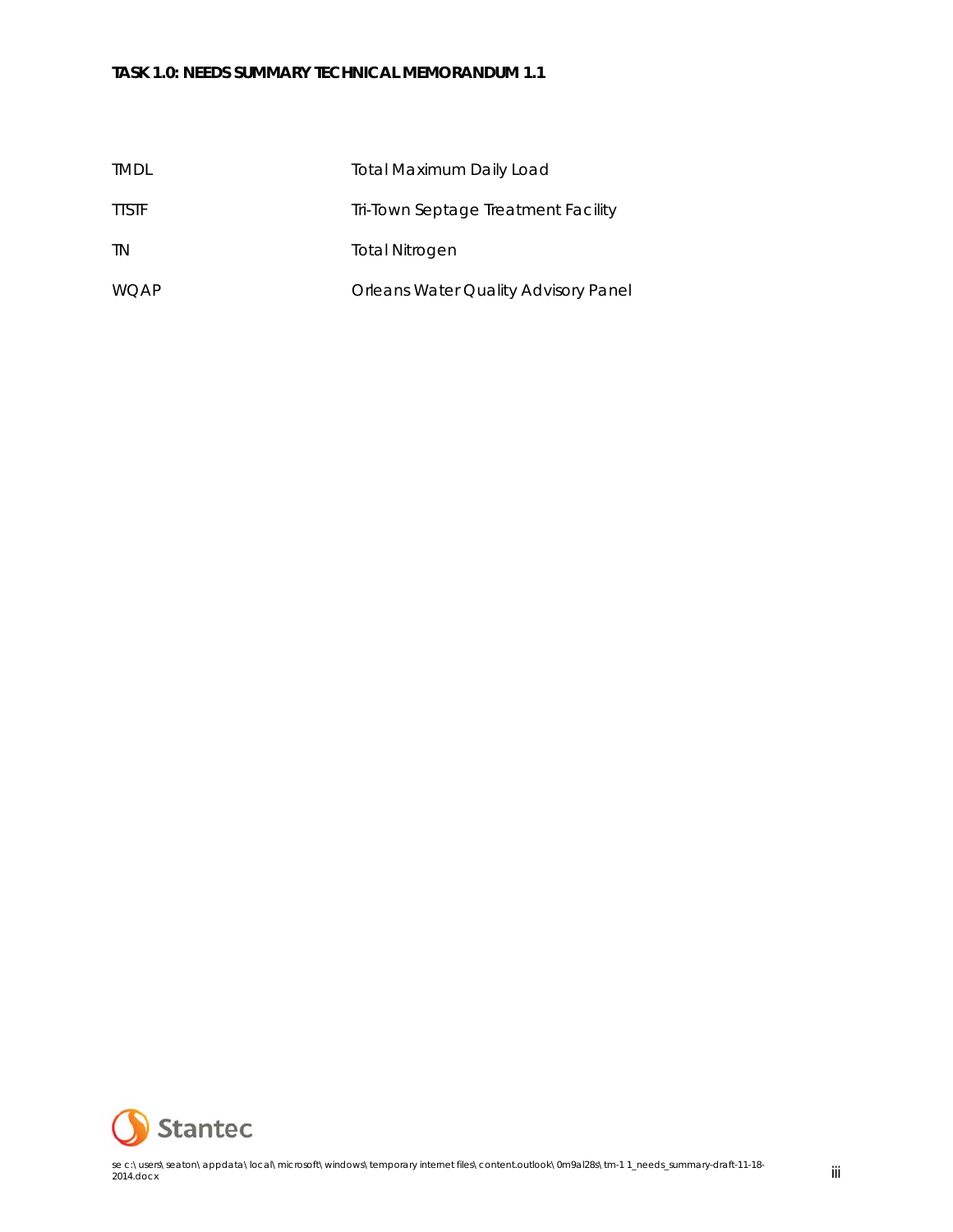Introduction/Purpose/Goals November 18, 2014

## **1.0 INTRODUCTION/PURPOSE/GOALS**

Over the last decade, the Town of Orleans and other parties have completed numerous studies, reports, plans and technical reviews, including a Comprehensive Wastewater Management Plan (CWMP), all aimed at defining and resolving the wastewater and septage management needs of the Town. However, for a number of reasons, including the high cost of implementation, residual questions regarding the scientific and/or engineering bases of the CWMP, emergence of promising alternative technologies and the update of the Cape-wide 208 planning process of the Cape Cod Commission (CCC), the CWMP has not proceeded forward.

In an effort to continue to move forward while the 208 plan was being updated, the Orleans Board of Selectmen (BOS) initiated a process to resolve outstanding questions, investigate additional management and technology options, and develop a revised CWMP that is consistent with the 208 Plan guidance, utilizes an "adaptive management" framework for implementation and, consequently, may be considered more affordable and therefore acceptable to the residents of Orleans.

To accomplish this, the consulting firm Stantec was selected through a formal request for qualifications (RFQ) process to utilize the information and planning completed to date to create a revised CWMP, including a formal adaptive management plan that will address all of the Town's needs in a fiscally responsible manner. The first step in this process is to develop a consensus on the Town's water quality and wastewater management needs.

It is the intent of this document to serve as the summary of the wastewater and septage management needs for the Town of Orleans. This task included no collection of new data, except for that information made available through studies done by the Town or by others during the last several years. This review of information and the associated discussion and review by the Water Quality Advisory Panel (WQAP) will identify points of uncertainty or disagreement where additional information and/or analyses will be needed to resolve. Such needed analyses or data collection, possibly involving pilot studies, will be accomplished as part of the Adaptive Management Plan associated with the revised CWMP. While some needed information or analyses will be important for future decision making, it appears that due to the extensive investigations, assessments and reviews done over the last 15 years, Orleans has a large portion of the information required to develop a viable, long-term plan for wastewater management which coordinates with the Updated 208 Plan using more robust financial analyses and incorporating innovative technologies.

The goal of this document and its revision, based on input from knowledgeable sources to be generated at the September 10, 2014 Stakeholder Workshop, is to define and establish a consensus on the Town's needs upon which to base the revised CWMP and the associated adaptive management plan. To prepare for the public meeting, the existing information was

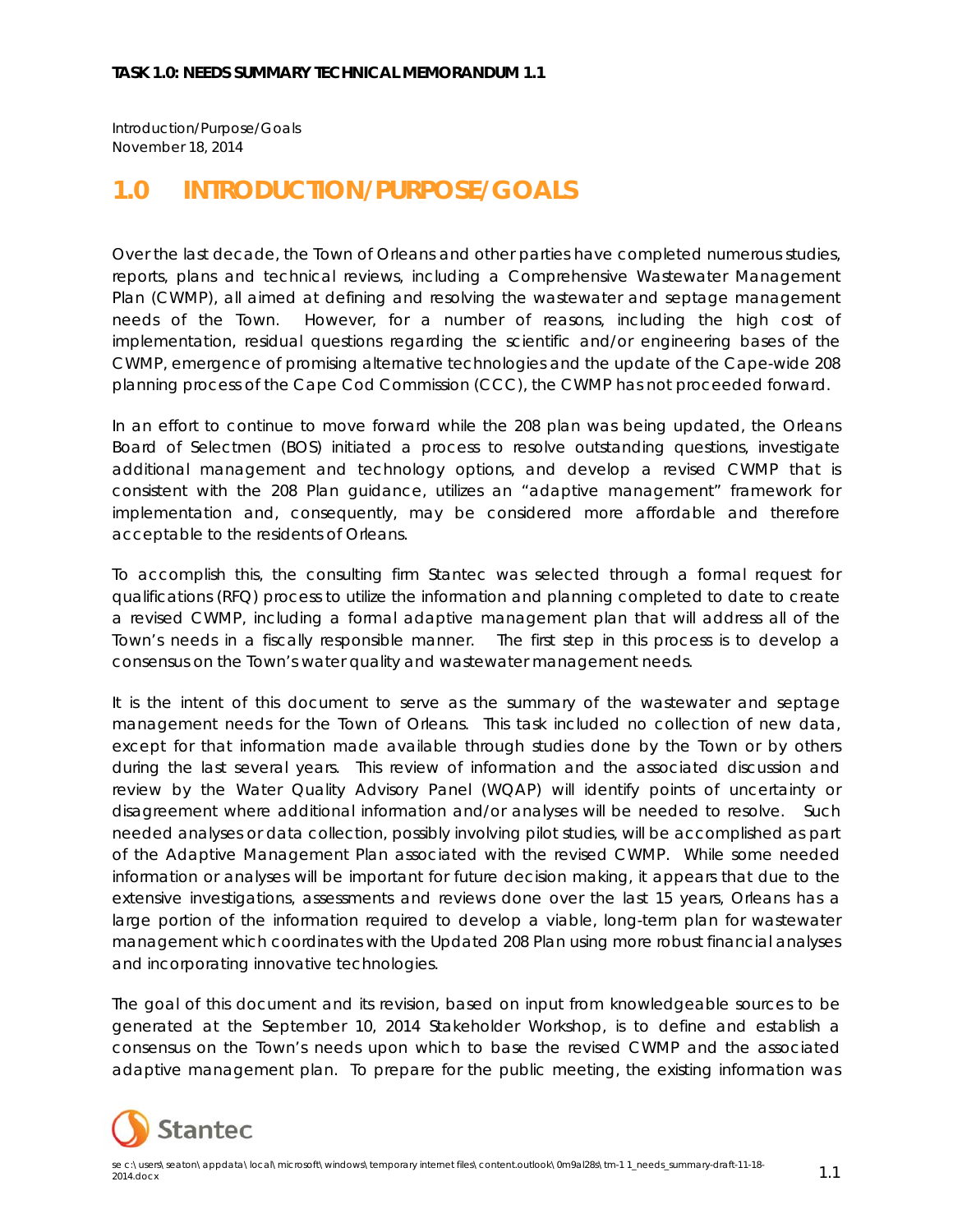Introduction/Purpose/Goals November 18, 2014

reviewed (See Section 2 for a list of documents reviewed to date), and a needs matrix was created to present what has been documented.

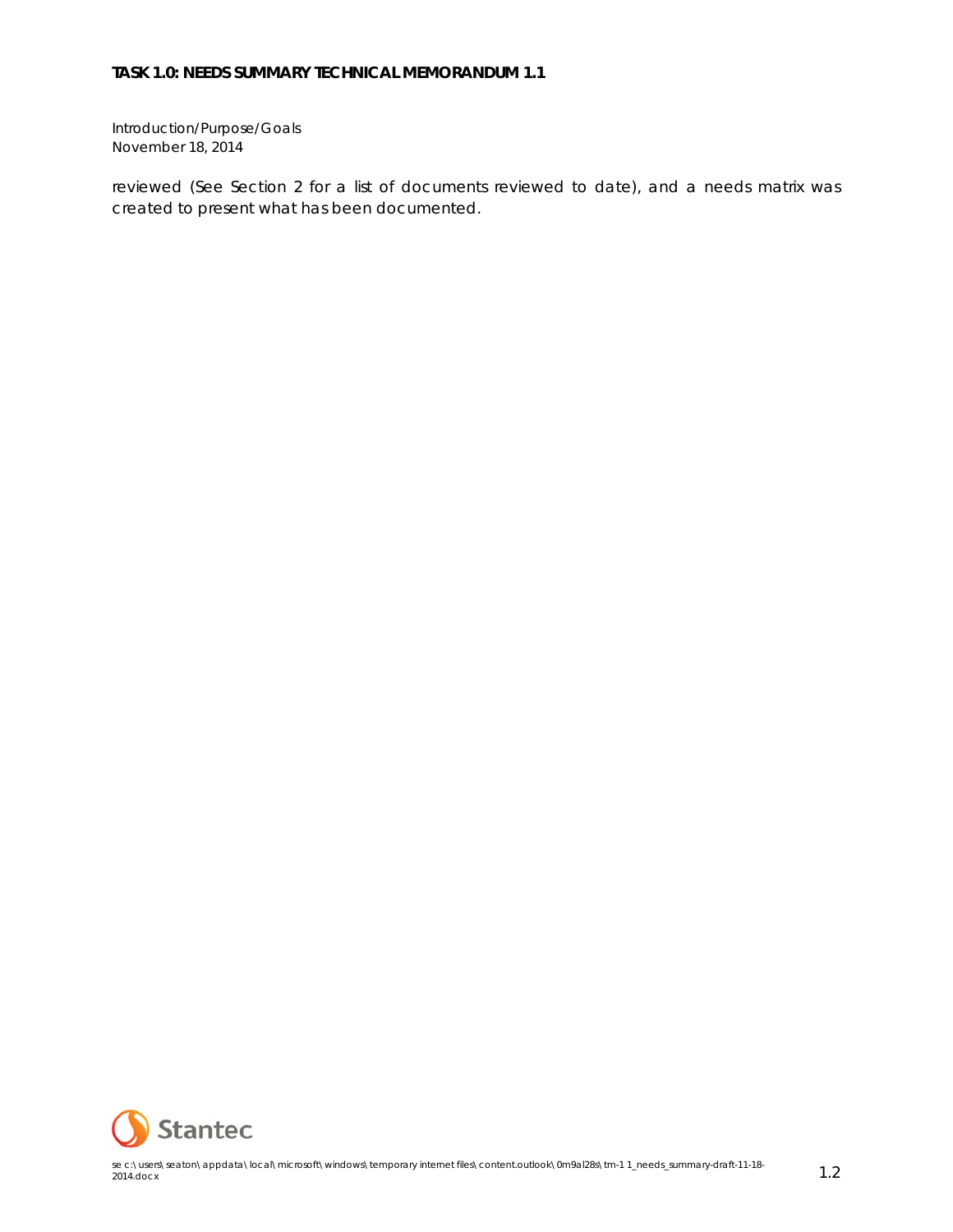Existing Information November 18, 2014

## **2.0 EXISTING INFORMATION**

The existing information, which included reports, letters, plans, and presentations related to the Town's water quality needs, was reviewed to begin the process of determining what has been studied, and what the recommendations from each study were. The majority of the information that was reviewed can be found on the Town's web site. Some of the documents were obtained from external sources. Information from the Town's web site included documents from the BOS, the current CWMP, the Wastewater Steering Committee, and the Wastewater Validation Committee. A list of the documents that have been reviewed is presented in Table 1 below. Based on a review of this material, the needs were summarized and can be found in Section 3 of this document. Summary sheets have been prepared and submitted in Appendix A for those Documents **numbered in bold**. Documents not numbered in bold were reviewed but a Summary sheet was not required.

| No.            | <b>Document Title</b>                                                              | Author                       | Date Published     |
|----------------|------------------------------------------------------------------------------------|------------------------------|--------------------|
| 1              | MEP Pleasant Bay System Final Report                                               | Mass DEP/SMAST               | May 2006           |
| $\overline{2}$ | Pleasant Bay System TMDL for Total Nitrogen                                        | Mass DEP                     | May 2007           |
| 3              | MEP Little Namskaket Marsh Final Report                                            | Mass DEP/SMAST               | December 2008      |
| 4              | MEP Namskaket Final Report                                                         | Mass DEP/SMAST               | December 2008      |
| 5              | MEP Rock Harbor Final Report                                                       | Mass DEP/SMAST               | December 2008      |
| 6              | MEP Nauset Harbor Revised Draft Report                                             | Mass DEP/SMAST               | May 2012           |
| 7              | <b>Technical Review of the MEP Nauset Harbor</b>                                   | RPS ASA                      | November 27, 2012  |
| 8              | MEP Tech. Team Response to RPS ASA                                                 | Mass DEP/SMAST               | December 4, 2012   |
| 9              | The Coastal Impact of Ground Water<br>Discharge                                    | John M. Teal, WHOI           | November 1983      |
| 10             | Part Three – Namskaket marsh the Potential<br>Impact of the Proposed Disposal Area | John M. Teal, Anne E. Giblin | 1984               |
| 11             | Chatham WPCF Septage Evaluation Report                                             | <b>GHD</b>                   | January 2013       |
| 12             | Cedar Pond Water Quality Management<br>Plan Final Report                           | <b>SMAST</b>                 | <b>July 2013</b>   |
| 13             | Potential Decentralized Sewer Disposal Site<br>Locations (Presentation)            | Wright-Pierce                | September 11, 2013 |
| 14             | Tri-Town Septage Treatment Facility<br>Decommissioning Action Plan                 | Stantec                      | October 18, 2013   |
| 15             | Tri-Town Septage Facility Demo Plan<br>(Presentation)                              | <b>Stantec</b>               | October 28, 2013   |

#### **Table 1 – List of Existing Information**

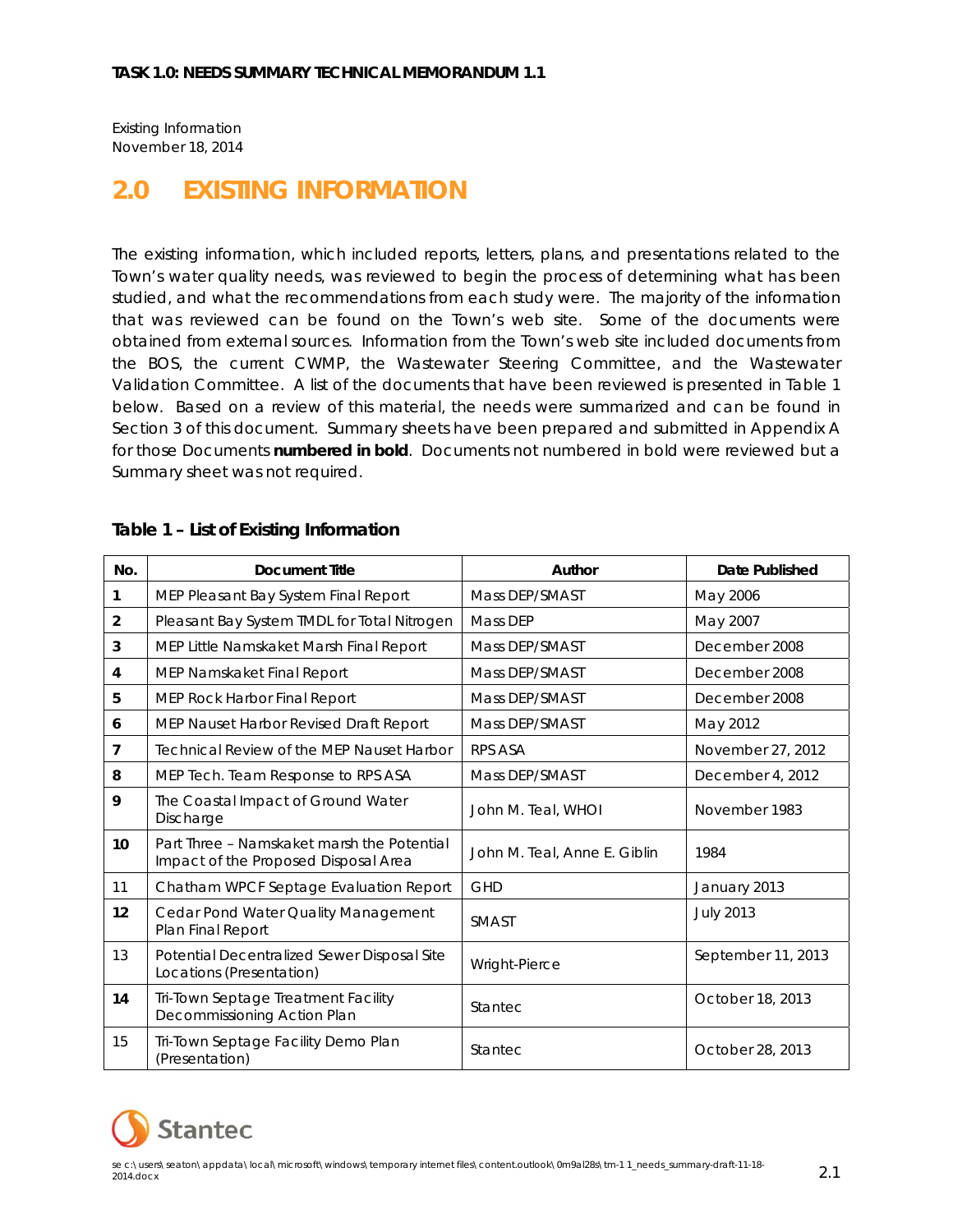Existing Information November 18, 2014

| No. | <b>Document Title</b>                                                                             | Author                                                   | <b>Date Published</b>           |
|-----|---------------------------------------------------------------------------------------------------|----------------------------------------------------------|---------------------------------|
| 16  | Tri-Town Septage Treatment Facility<br><b>Evaluation Cost Estimate Update</b>                     | Stantec                                                  | February 5, 2014                |
| 17  | Comparison of Costs for Wastewater<br>Management Systems Applicable to Cape<br>Cod                | <b>Barnstable County</b><br>Wastewater Cost Task Force   | April 2010                      |
| 18  | Comparison of Costs for Wastewater<br>Management Systems Applicable to Cape<br>Cod (presentation) | Wright-Pierce                                            | July 14, 2010                   |
| 19  | Engineering Review of CWMP                                                                        | CH2M Hill                                                | September 30, 2010              |
| 20  | Pleasant Bay Alliance Water Quality<br>Monitoring Program                                         | The Cadmus Group, Inc.                                   | October 2011                    |
| 21  | Final CWMP                                                                                        | Wright-Pierce                                            | December 2010                   |
| 22  | <b>Evaluation of Freshwater Ponds</b>                                                             | ENSR/AECOM                                               | January 26, 2007                |
| 23  | Hydraulic Modeling Reports for Sites 241                                                          | Wright-Pierce                                            | February 2008 /<br>January 2009 |
| 24  | Habitat Assessment Letter Report                                                                  | <b>LEC Environmental</b><br>Consultants, Inc.            | December 8, 2010                |
| 25  | <b>EOEAA Certificate</b>                                                                          | <b>EOEAA</b>                                             | July 10, 2009                   |
| 26  | <b>EOEAA Certificate Responses</b>                                                                | Wright-Pierce                                            | December 9, 2010                |
| 27  | Final MEPA Certificate                                                                            | EEA                                                      | January 28, 2011                |
| 28  | March 1, 2011 presentation slides                                                                 | CCC, USGS, Wright-Pierce                                 | March 1, 2011                   |
| 29  | Town Responses to March 1, 2011 Public<br>Hearing                                                 | Town of Orleans/Wright-Pierce                            | March 11, 2011                  |
| 30  | <b>CCC Comments on Orleans CWMP/DRI</b><br>(Presentation)                                         | CCC                                                      | April 14, 2011                  |
| 31  | Update on USGS Monitoring Activities,<br>Namskaket Creek (Presentation)                           | <b>USGS</b>                                              | April 20, 2011                  |
| 32  | <b>CWMP DRI Final Decision</b>                                                                    | CCC                                                      | October 13, 2011                |
| 33  | PDR on the Tech Review and Cost Analysis<br>of CWMP Options                                       | Weston & Sampson                                         | September 2012                  |
| 34  | Phase 1A - Downtown Sewer Alternative<br>Preliminary Engineering Design & Cost Est.               | Weston & Sampson                                         | April 2013                      |
| 35  | Tri-Town Septage Treatment Facility<br>Evaluation                                                 | Wright-Pierce                                            | August 2005                     |
| 36  | Orleans Wastewater Regionalization Report                                                         | Wright-Pierce                                            | December 2009                   |
| 37  | Hydrodynamic Model of Chatham Harbor<br>and Pleasant Bay Final Report                             | <b>Applied Coastal Research</b><br>and Engineering, Inc. | <b>July 2008</b>                |
| 38  | Pleasant Bay Water Quality Model Update<br>and Scenarios                                          | <b>Applied Coastal Research</b><br>and Engineering, Inc. | September 2008                  |

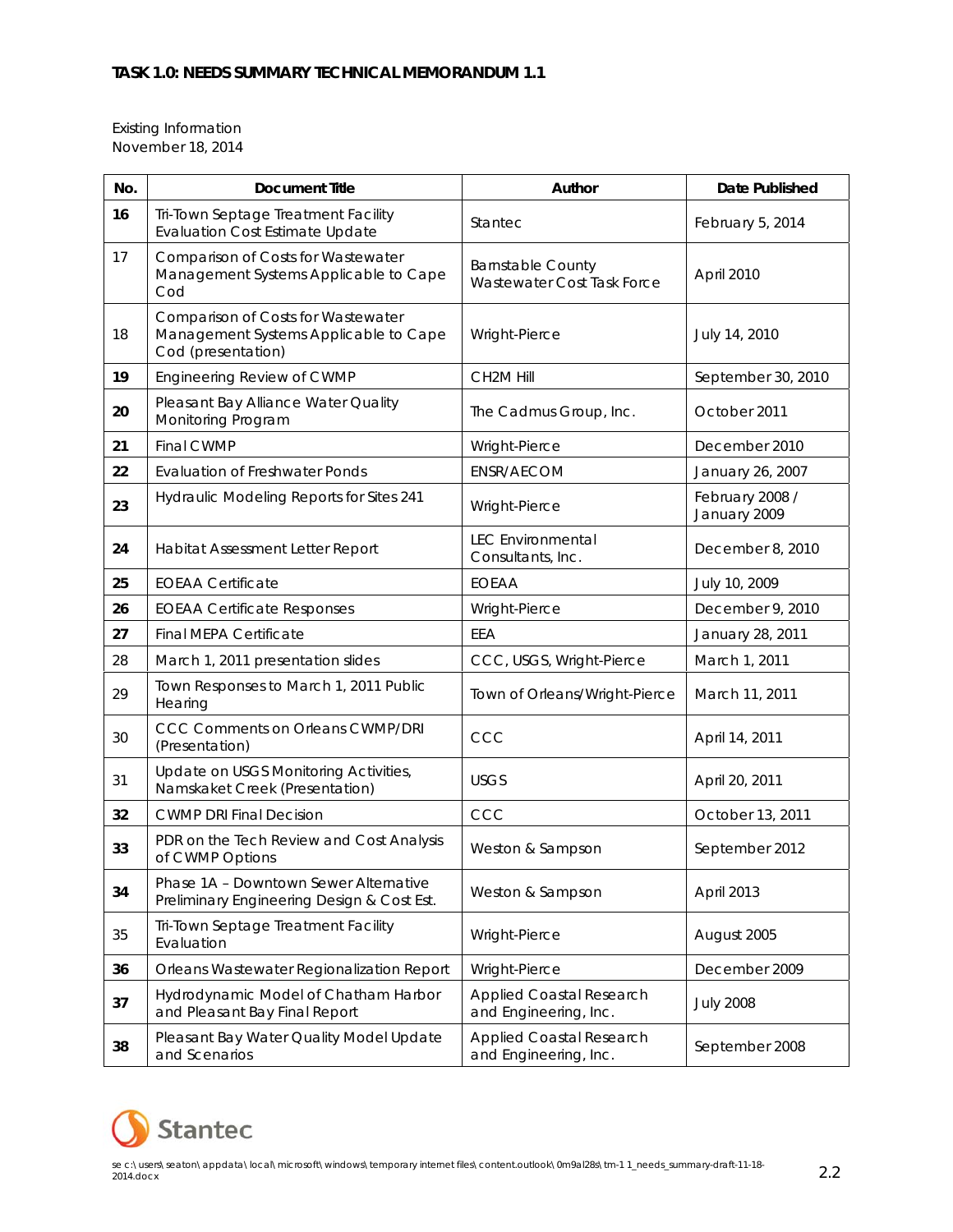Existing Information November 18, 2014

| No. | <b>Document Title</b>                                                                                                  | Author                                       | Date Published     |
|-----|------------------------------------------------------------------------------------------------------------------------|----------------------------------------------|--------------------|
| 39  | Inter-municipal Watershed Planning and<br><b>TMDL Implementation to Restore</b><br>Embayment Water Quality on Cape Cod | Mass DEP                                     | November 2008      |
| 40  | Peer Review of the MEP Report on Pleasant<br>Bay                                                                       | Woods Hole Group                             | June 2009          |
| 41  | MEP Pleasant Bay Report Peer Review<br>Findings                                                                        | <b>WMV&amp;DC</b>                            | August 4, 2009     |
| 42  | Minority Report - Wastewater Validation<br>and Design Committee                                                        | Judy Scanlon, Member                         | August 26, 2009    |
| 43  | DEP Response to Orleans                                                                                                | Mass DEP                                     | October 21, 2009   |
| 44  | Section 208 Update Final Draft                                                                                         | CCC                                          | August 21, 2014    |
| 45  | Orleans Town-Wide Preliminary Stormwater<br>Assessment                                                                 | <b>GHD</b>                                   | September 30, 2013 |
| 46  | Pleasant Bay Resource Management<br>Update                                                                             | Pleasant Bay Resource<br>Management Alliance | March 2008         |
| 47  | Review and Interpretation of Orleans<br>Freshwater Ponds Volunteer Monitoring<br>Data                                  | Fresh Water Quality Task Force               | October 2007       |
| 48  | Pleasant Bay Fertilizer Management Plan                                                                                | <b>Horsley Witten Group</b>                  | December 2010      |
| 49  | MEP Linked Watershed Embayment Model<br>Peer Review                                                                    | Scientific Peer Review Panel                 | December 30, 2011  |
| 50  | <b>MEP Fertilizer Study</b>                                                                                            | Mass DEP/SMAST                               | February 2005      |

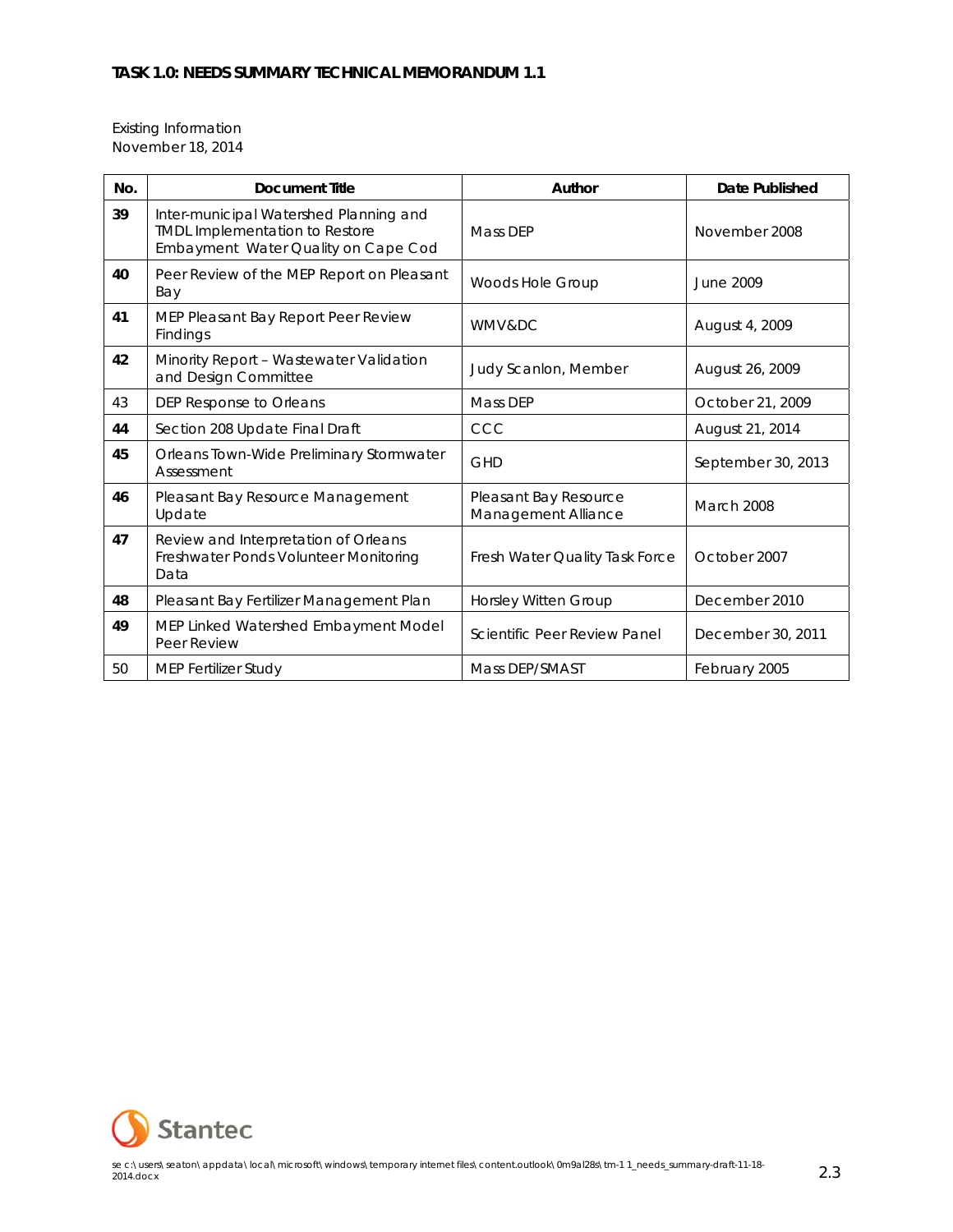Information Summary November 18, 2014

## **3.0 INFORMATION SUMMARY**

Each of the documents listed in Table 1 of Section 2, were reviewed to determine if any water quality or wastewater management needs were documented. Many of these documents have been individually summarized and are included in Appendix A.

### **3.1 NEEDS SUMMARY MATRIX**

To begin to build a consensus on the needs of the Town, we have organized the needs that were identified in the information from Section 2 of this report into a needs summary matrix (Table 2). The matrix is organized by watershed, sub-watershed and associated ponds. This approach was used to display the information so that both broad based and specific needs can be presented simultaneously. The last column on the right in the matrix has been reserved to incorporate the comments, additional information needs or studies and/or consensus generated in the September 10, 2014 Stakeholder Workshop.

### **3.2 NEEDS SUMMARY MAP**

In addition to the needs summary matrix, we have developed a needs summary map (Figure 1) that utilizes the Town's GIS database to graphically present the same water quality needs that were identified in the matrix.

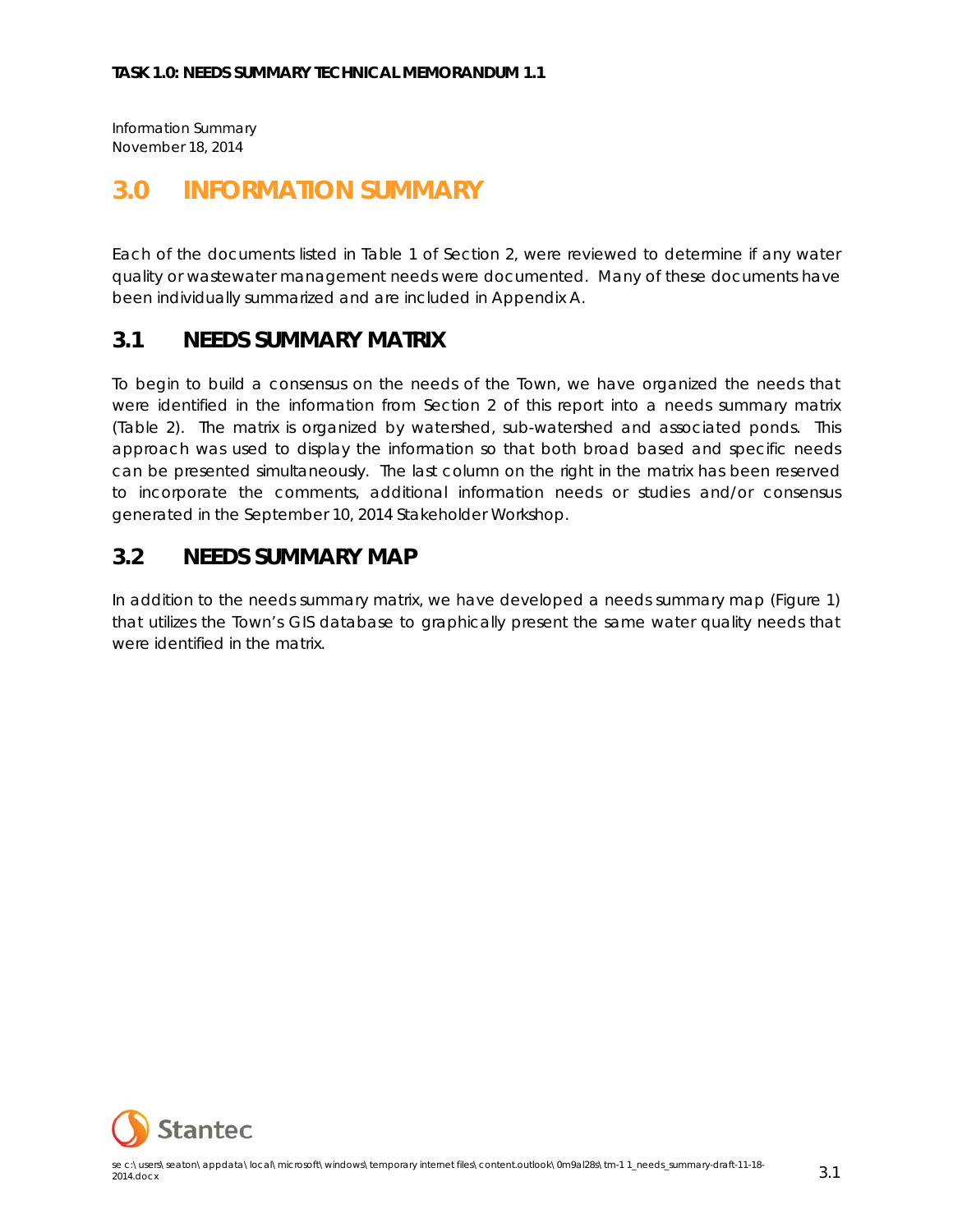Information Summary November 18, 2014

#### **Table 2 – Needs Summary Matrix**

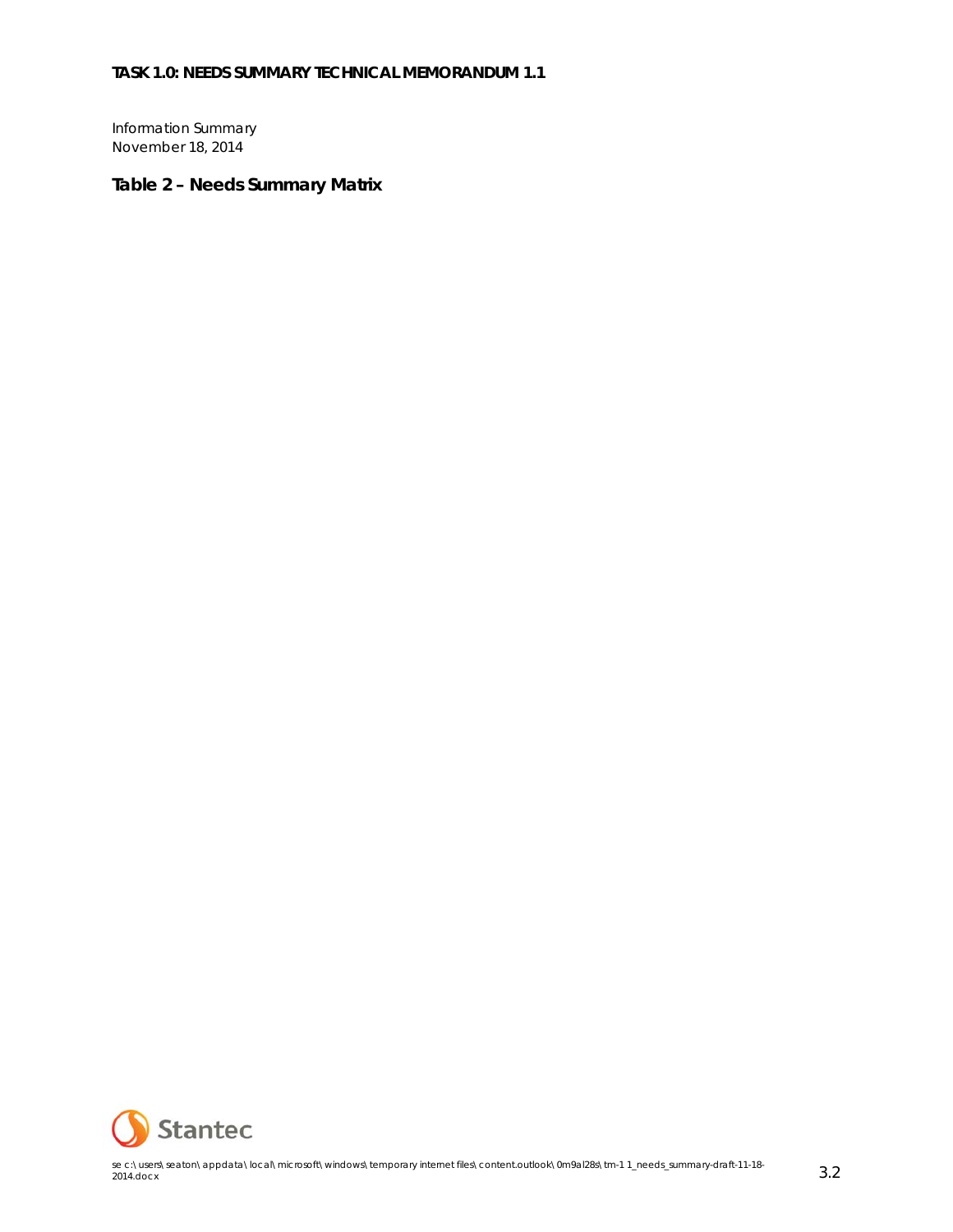Information Summary November 18, 2014

### **Figure 1 – Needs Summary Map**

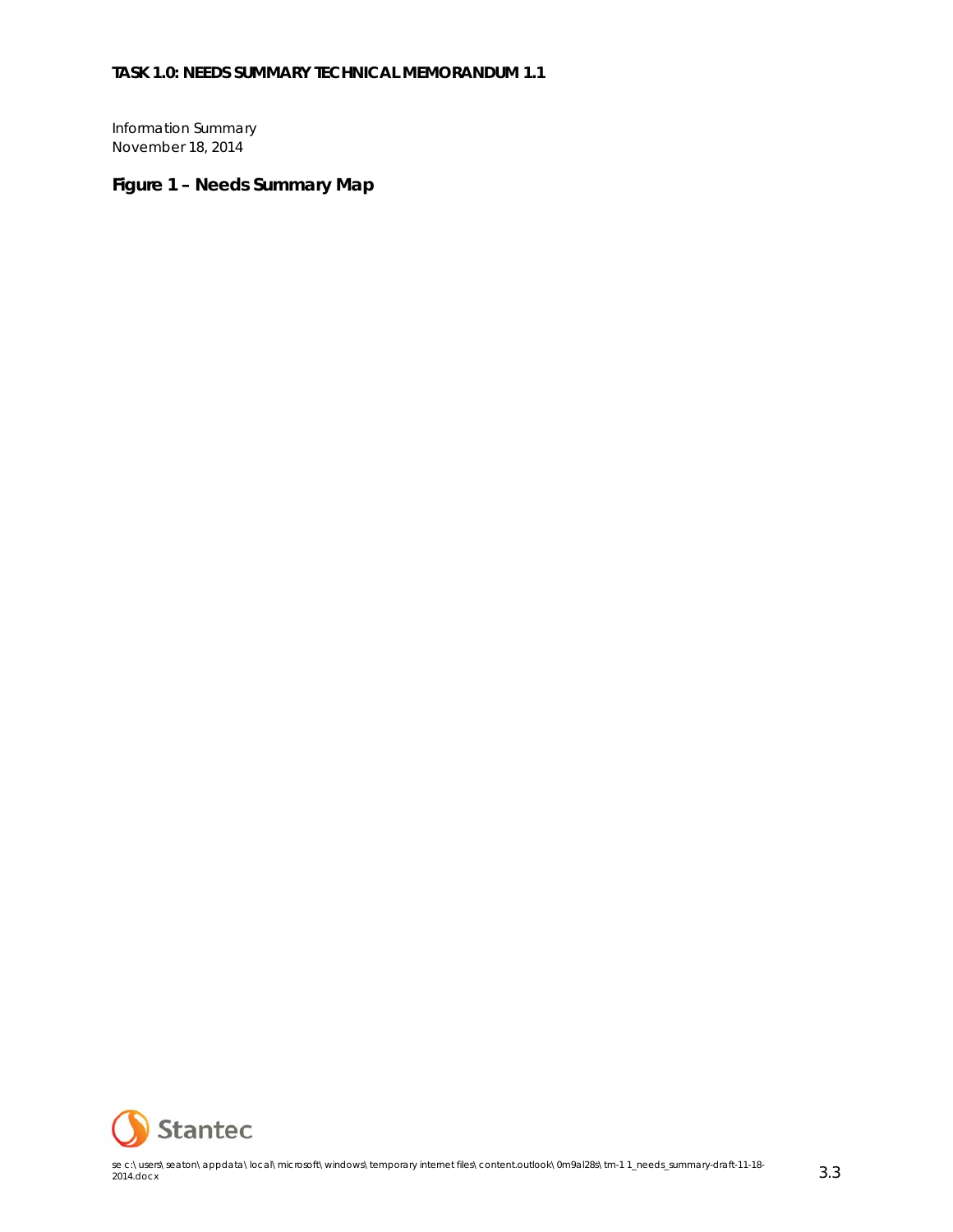Other Towns' Needs November 18, 2014

## **4.0 OTHER TOWNS' NEEDS**

Included in this planning effort is consideration of the needs of the adjacent towns of Brewster, Eastham, Harwich and Chatham. These towns share watersheds with Orleans and will play a part in protecting and restoring the water quality of those estuaries and ponds. In addition, there is the existing Tri-Town Septage Treatment Facility (TTSTF) located within the Town of Orleans and managed and operated under an Inter-municipal Agreement (IMA) between the three towns of Orleans, Brewster and Eastham. In several of the documents reviewed for this task, inter-town cooperation and coordination has been strongly encouraged to maximize water quality improvements and sharing of the financial burden. The information reviewed also acknowledges that both Brewster and Eastham are not as far along in their wastewater planning process as Orleans. However, the following summarizes the needs of the towns known to-date.

### **4.1 BREWSTER**

The Town of Brewster is within the Pleasant Bay and Cape Cod watersheds, which include portions of the Pleasant Bay Estuary, and approximately 80 percent of the Namskaket Estuary. The Town's needs include septage collection and treatment, currently provided by the Tri-Town Septage treatment facility (TTSTF), pond remediation, remediation of failed Title 5 and noncompliant on-site systems and minimal commercial wastewater management. A small percentage of the Pleasant Bay watershed is contained within the Town of Brewster. The Town envisions that its responsibility for nitrogen reduction under the Pleasant Bay TMDL can be accomplished independently by the Town using locally-implemented decentralized and/or nontraditional technologies, and/or working in conjunction with the Town of Orleans in their planning efforts. Brewster's role and needs in protection and remediation of the Namskaket Estuary are being defined as part of a parallel analysis of the Namskaket Marsh system, and will be incorporated into the revised CWMP as that is developed. In addition, Brewster is interested in following the Town of Orleans' planning as it relates to possibly accepting Brewster's septage at either an existing or proposed septage receiving facility.

### **4.2 EASTHAM**

The Town of Eastham is within the Nauset and Cape Cod Bay watersheds, which include portions of the Nauset and Rock Harbor Estuaries. Eastham's needs in these watersheds include remediation of pond impairments, septage collection and disposal (currently provided by local haulers and the TTSTF), remediation of failed Title 5 and other non-compliant on-site systems, economic and business wastewater needs in the commercial areas along Route 6 and remediation of nitrogen impairments to Nauset Marsh. The 2010 Orleans CWMP recommended conveyance of wastewater collected by Eastham to the proposed Orleans wastewater and septage treatment plant (WWTP).

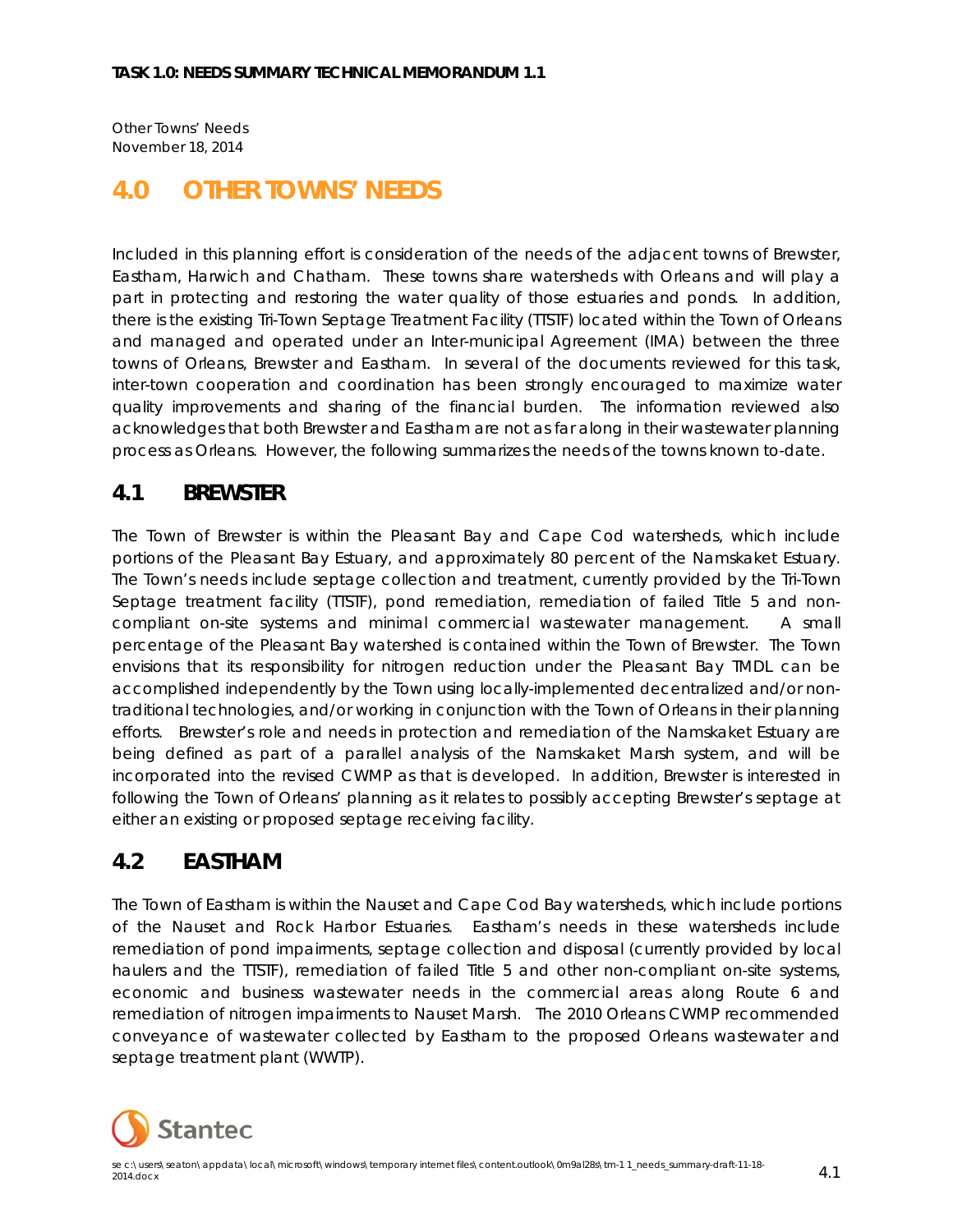Other Towns' Needs November 18, 2014

### **4.3 HARWICH/CHATHAM**

The towns of Harwich and Chatham are also contributors of nitrogen to the Pleasant Bay estuary. It will require action from these towns as well to achieve the nitrogen load reductions that will meet the TMDL threshold proposed by the MEP report.

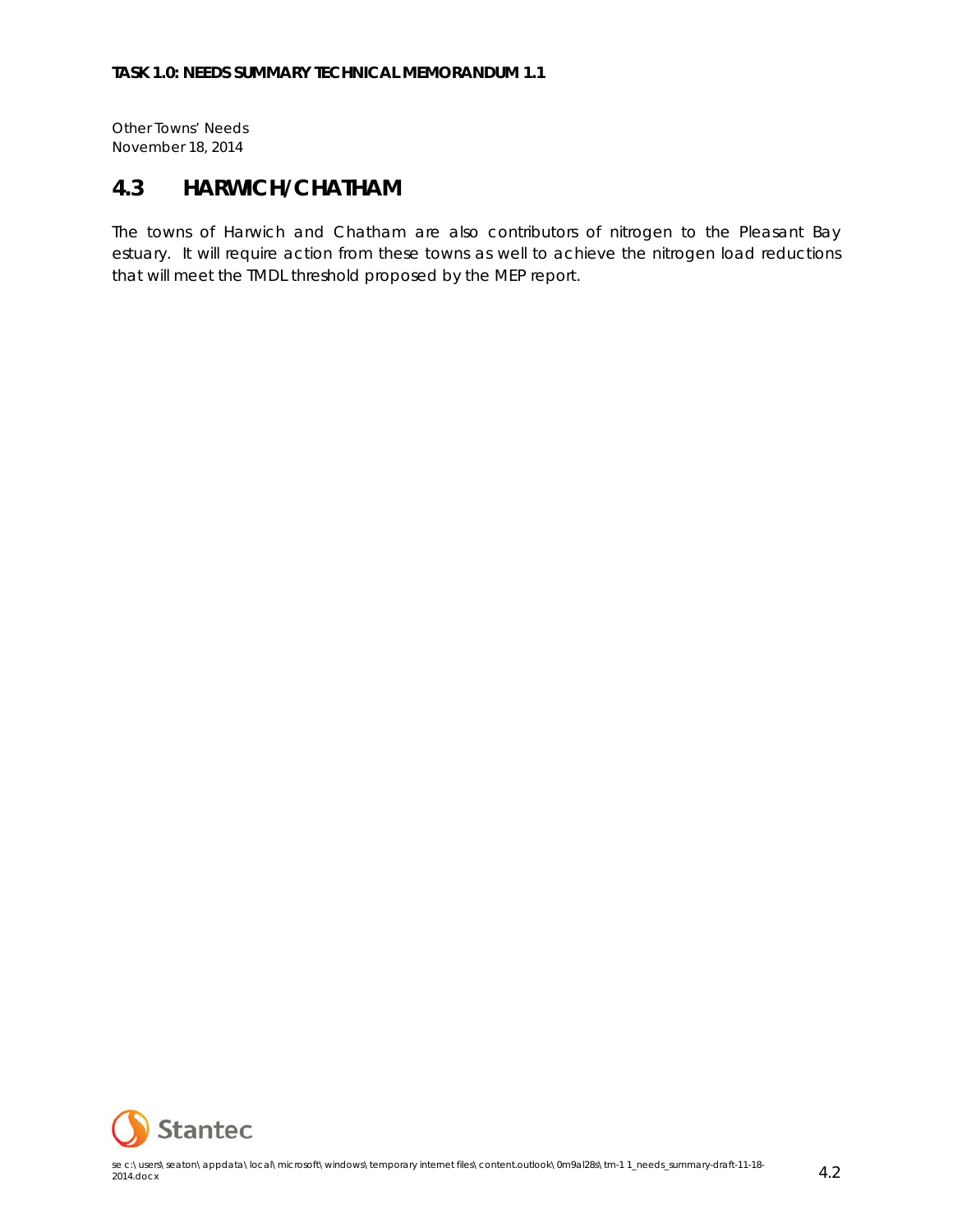Stakeholder Response/Missing Information and Resolution of Uncertianty November 18, 2014

## **5.0 STAKEHOLDER RESPONSE/MISSING INFORMATION AND RESOLUTION OF UNCERTIANTY**

The following section has been reserved to document the stakeholder response and input during the September 10, 2014 Stakeholder Workshop. This section will summarize:

- Additional existing information, reports or other documents that need to be acquired, reviewed and added to the summary of needs.
- Requirements for additional data collection for specific needs that are newly identified or for which conditions have changed.
- Specific important points of uncertainty with respect to data or analyses or instances of changed conditions that must be addressed through additional studies, evaluations, data collection or other means in specific watersheds.
- Consensus on the priority of needs identified.

### **5.1 ADDITIONAL INFORMATION**

During the Stakeholder Workshop, it was pointed out that water quality monitoring for the freshwater ponds and salt water estuaries and bays is ongoing. Some members of the Panel would like to see this information used for updating the prior analyses prior to making final decisions. Based on the results of the uncertainty discussion in the following paragraph, some decisions can be made to allow the process to move forward using the existing information and analysis. However, where there has been uncertainty identified. The additional information can be used in the AMP process going forward so that the Town's decisions are based on the most recent data to reduce uncertainty.

Additional comments and Stakeholder response has been included in Appendix B.

### **5.2 ADDITIONAL NEEDS**

During the Stakeholder Workshop a list of topics regarding needs and issues were discussed. For each topic the group (by majority consensus) ranked the level of certainty regarding the topic and the urgency of the topic. Table 3 is the list of topics from the meeting and the associated certainty and urgency. The same information is presented graphically in Figure 2. This information will be used as the basis for additional monitoring/study that will be incorporated into the AMP.

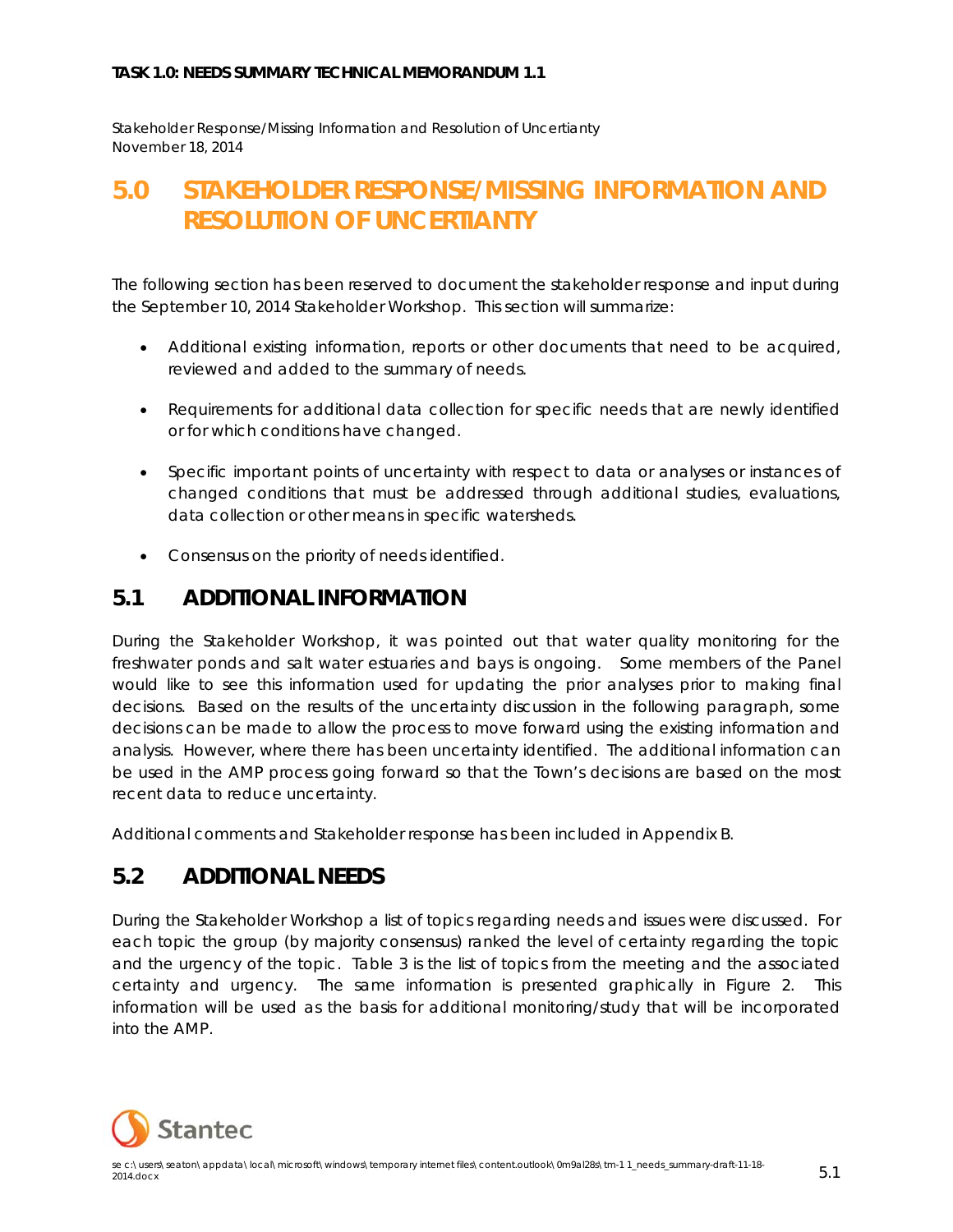Stakeholder Response/Missing Information and Resolution of Uncertianty November 18, 2014

|  |  |  | <b>Table 3 - Needs Certainty Discussion</b> |
|--|--|--|---------------------------------------------|
|--|--|--|---------------------------------------------|

| No.            | Topic                                                                                 | Certainty (High, Med, Low) /<br>Urgency (High, Low) |
|----------------|---------------------------------------------------------------------------------------|-----------------------------------------------------|
| $\mathbf{1}$   | Identify varying conclusions or conflicting data                                      | N/A                                                 |
| $\overline{2}$ | <b>Update Pond Database</b>                                                           | High Certainty, High Urgency                        |
| 3              | Cedar Pond/Rock Harbor/Nitrogen/UAA and Other Impacts to RHC                          | Medium Certainty, High Urgency                      |
| 4              | Nauset / Town Cove / ASA Report / MEP Report / N-Source                               | Medium Certainty, High Urgency                      |
| 5              | Increase in N in Town Cove                                                            | Low Certainty, High Urgency                         |
| 6              | MEP N-Balance                                                                         | Low Certainty, High Urgency                         |
| $\overline{7}$ | Update MEP analysis with recent data                                                  | Low Certainty, High Urgency                         |
| 8              | Include Eastham Pond data in assessment of ponds in Orleans                           |                                                     |
| 9              | Eastham / Brewster evaluation on I/A systems                                          |                                                     |
| 10             | More focus on freshwater ponds                                                        |                                                     |
| 11             | Cape Cod Bacteria TMDLs / closures                                                    | Low Certainty, Low Urgency                          |
| 12             | Current conditions vs. CWMP info                                                      | High Certainty, High Urgency                        |
| 13             | What is "Downtown Economic Center"?                                                   | High Certainty, High Urgency                        |
| 14             | What is water quality?                                                                | High Certainty, Low Urgency                         |
| 15             | Incorporating master plans                                                            |                                                     |
| 16             | Saline vs. freshwater ponds                                                           |                                                     |
| 17             | Nauset Marsh & Pleasant Bay data since 2005                                           |                                                     |
| 18             | <b>CCNSS</b> data                                                                     |                                                     |
| 19             | Pleasant Bay nitrogen trends before MEP and impacts (projection<br>on "Nauset" breaks | High Certainty, High Urgency                        |
| 20             | Hydrodynamic uncertainties in major estuaries                                         |                                                     |
| 21             | Additional contaminants of concern                                                    | Low Certainty, High Urgency                         |

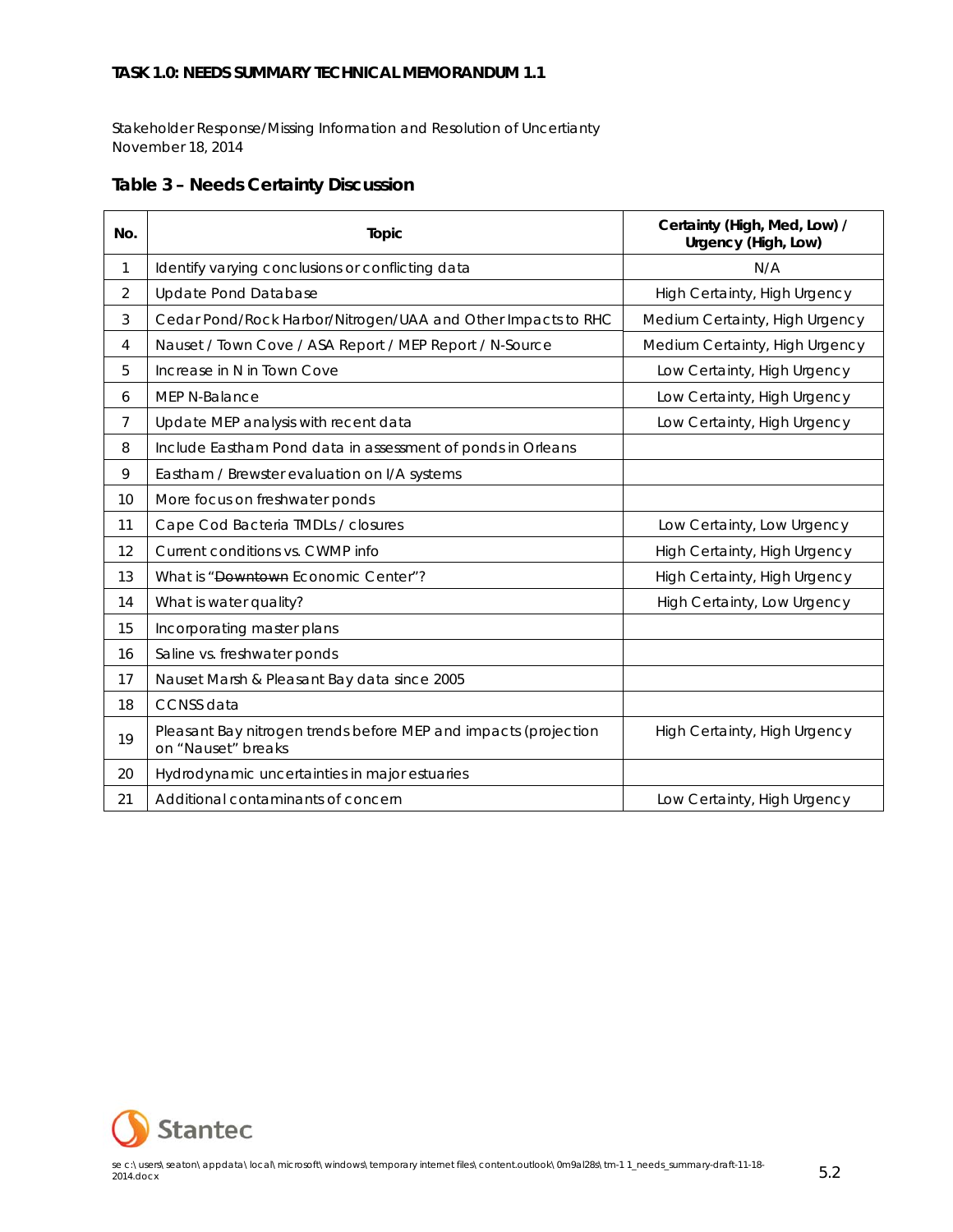Stakeholder Response/Missing Information and Resolution of Uncertianty November 18, 2014



#### **Figure 2 – Certainty Curve\***

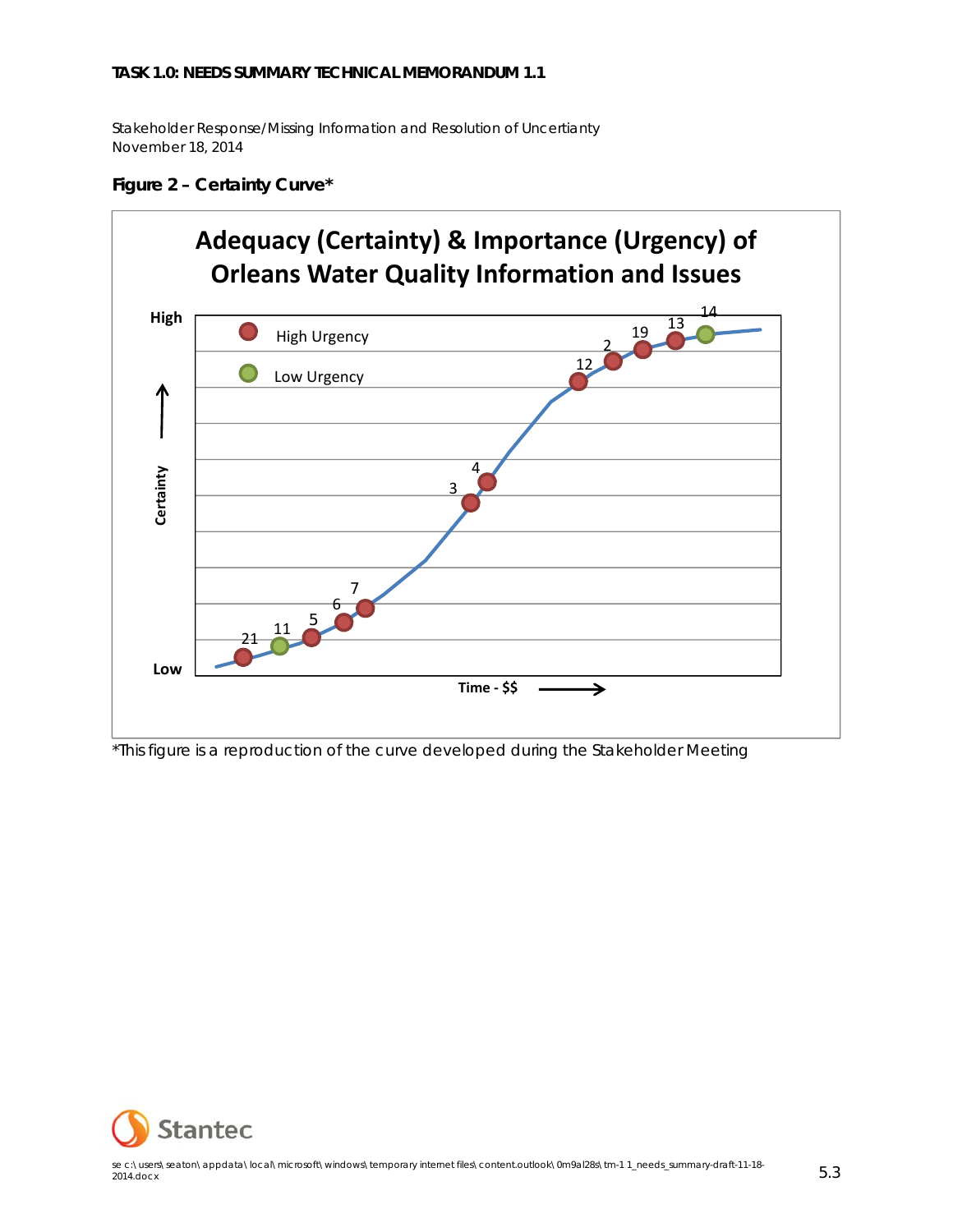Conclusions November 18, 2014

# **6.0 CONCLUSIONS**

This section was not used in this technical memorandum.

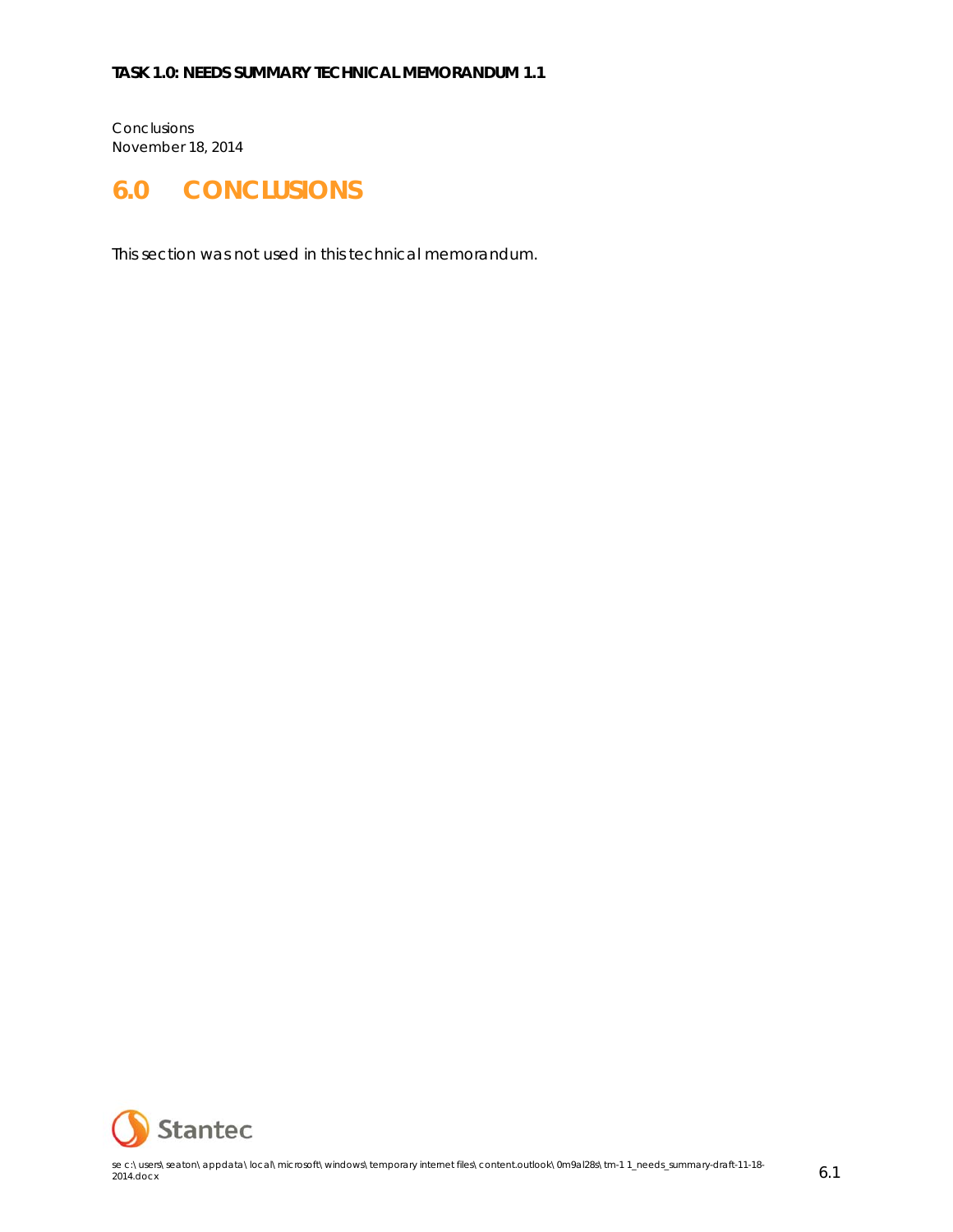Next Steps November 18, 2014

## **7.0 NEXT STEPS**

This section was not used in this technical memorandum.

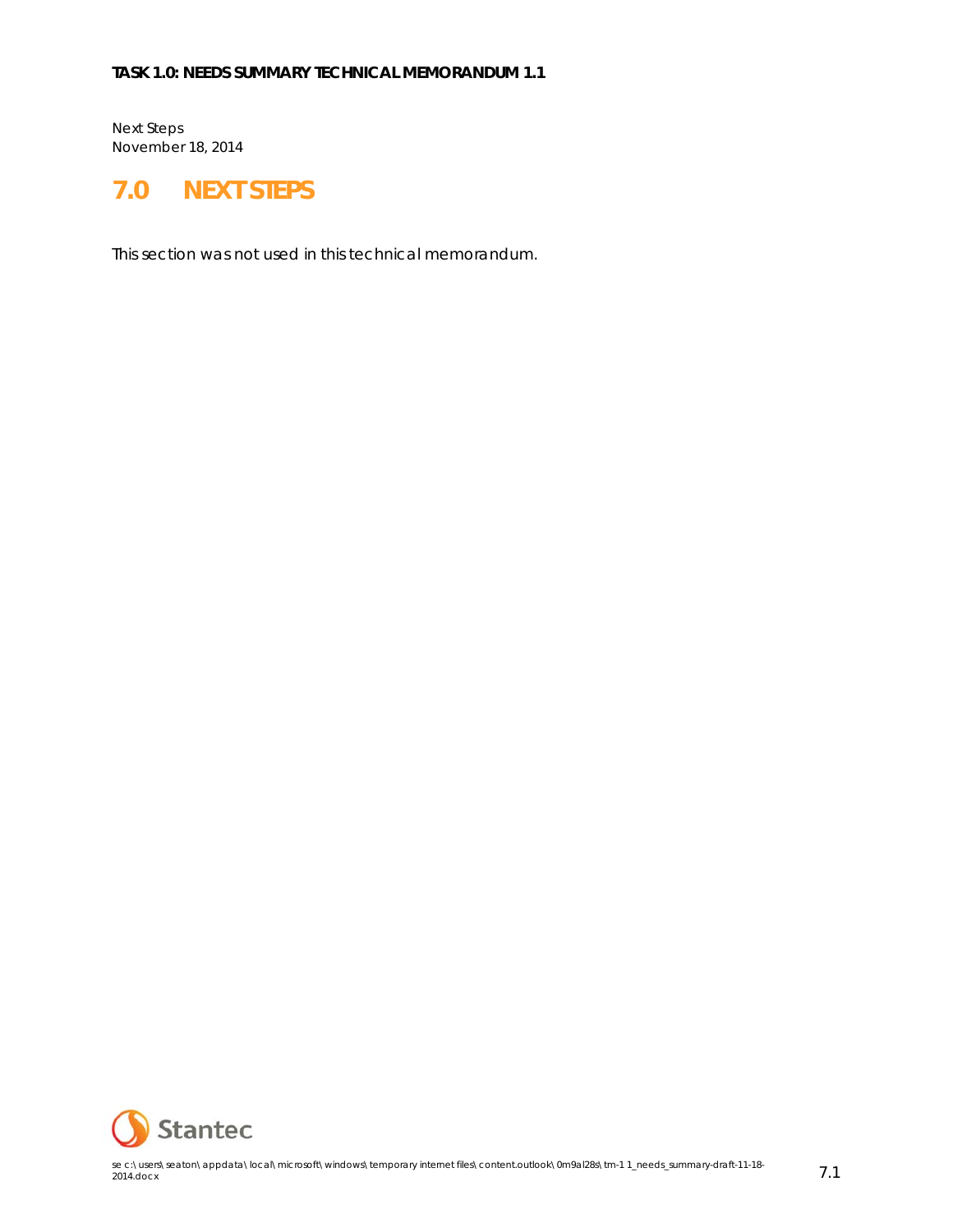Decisions November 18, 2014

## **8.0 DECISIONS**

Additional information and/or needs not documented in this TM may be identified after this document is finalized. Once this document is finalized, it is our intention for the additional information and/or needs identified be documented through the AMP process so that each item can be addressed.

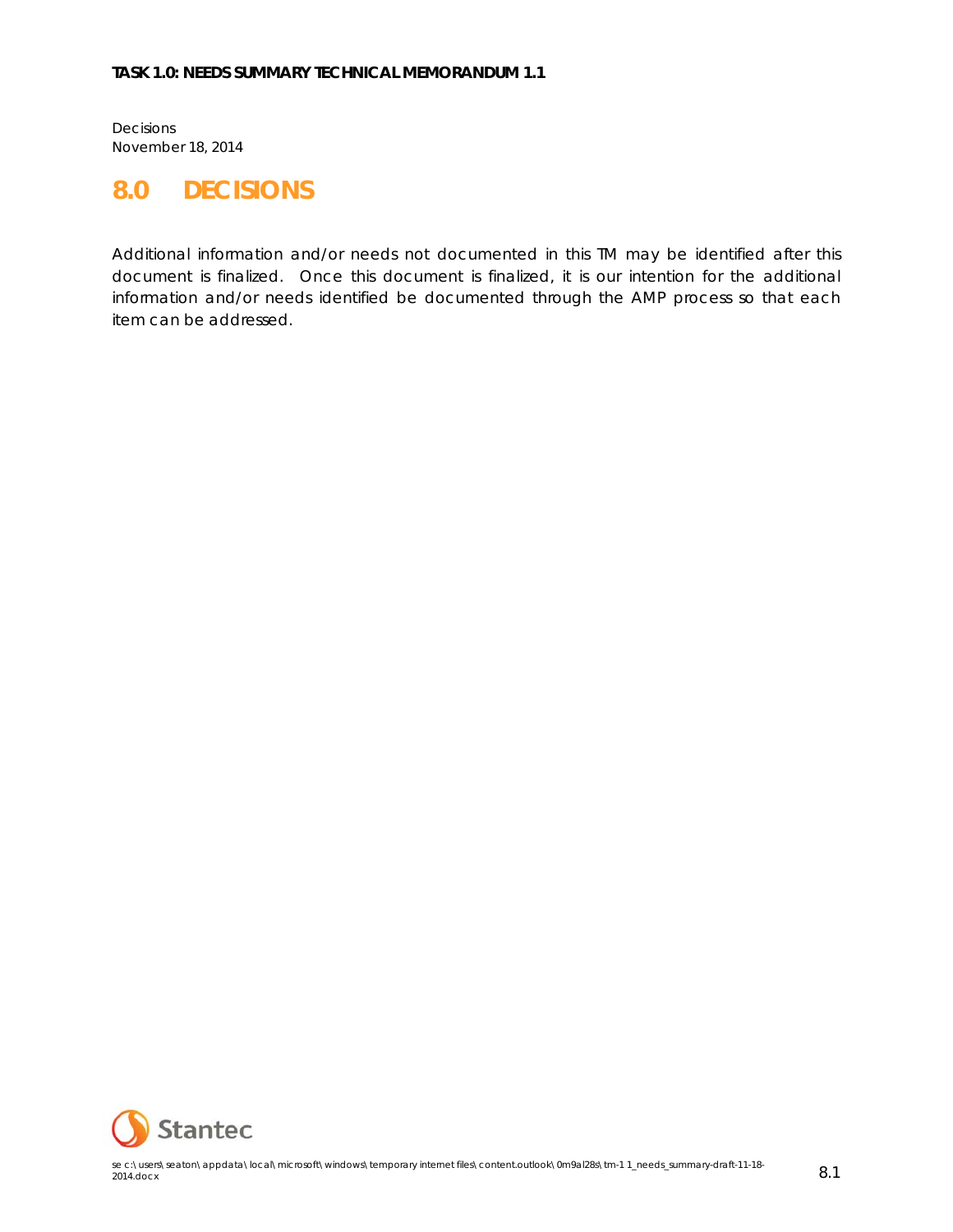Appendix A November 18, 2014

# **Appendix A**

### **A.1 INFORMATION REVIEW SUMMARIES**